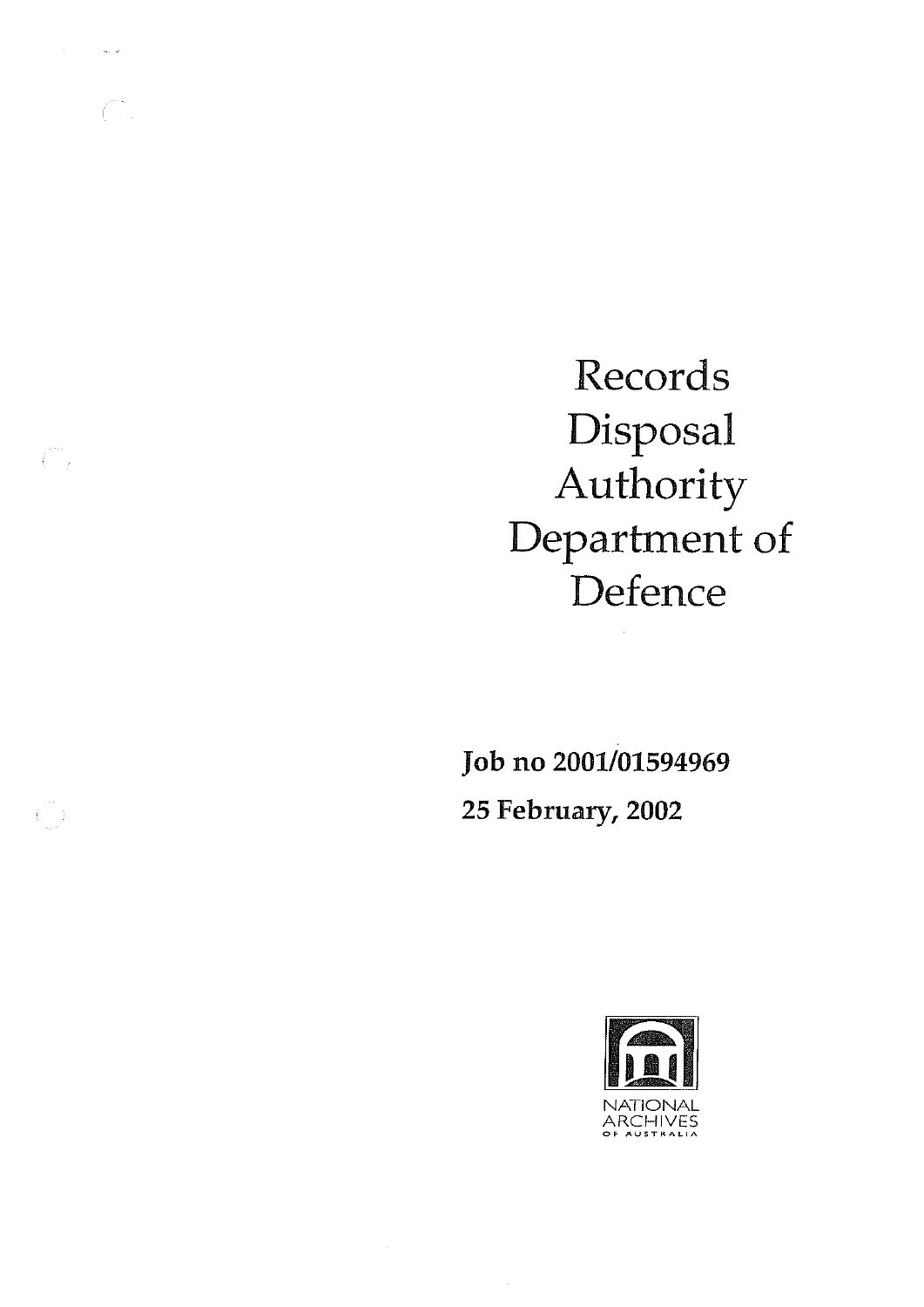$\mathcal{A}^{\text{max}}_{\text{max}}$  and  $\mathcal{A}^{\text{max}}_{\text{max}}$ 

 $\hat{C}^{\dagger}$  :

 $\begin{pmatrix} 0 \\ 0 \\ 0 \end{pmatrix}$ 

 $\sim$ 

© Commonwealth of Australia 2002

This work is copyright. Apart from any use as permitted under the *Copyright*  Act 1968, no part may be reproduced by any process without prior written permission from the National Archives of Australia. Requests and inquiries concerning reproduction and rights should be directed to the Publications Manager, National Archives of Australia, PO Box 7425, Canberra Mail Centre ACT 2610, Australia.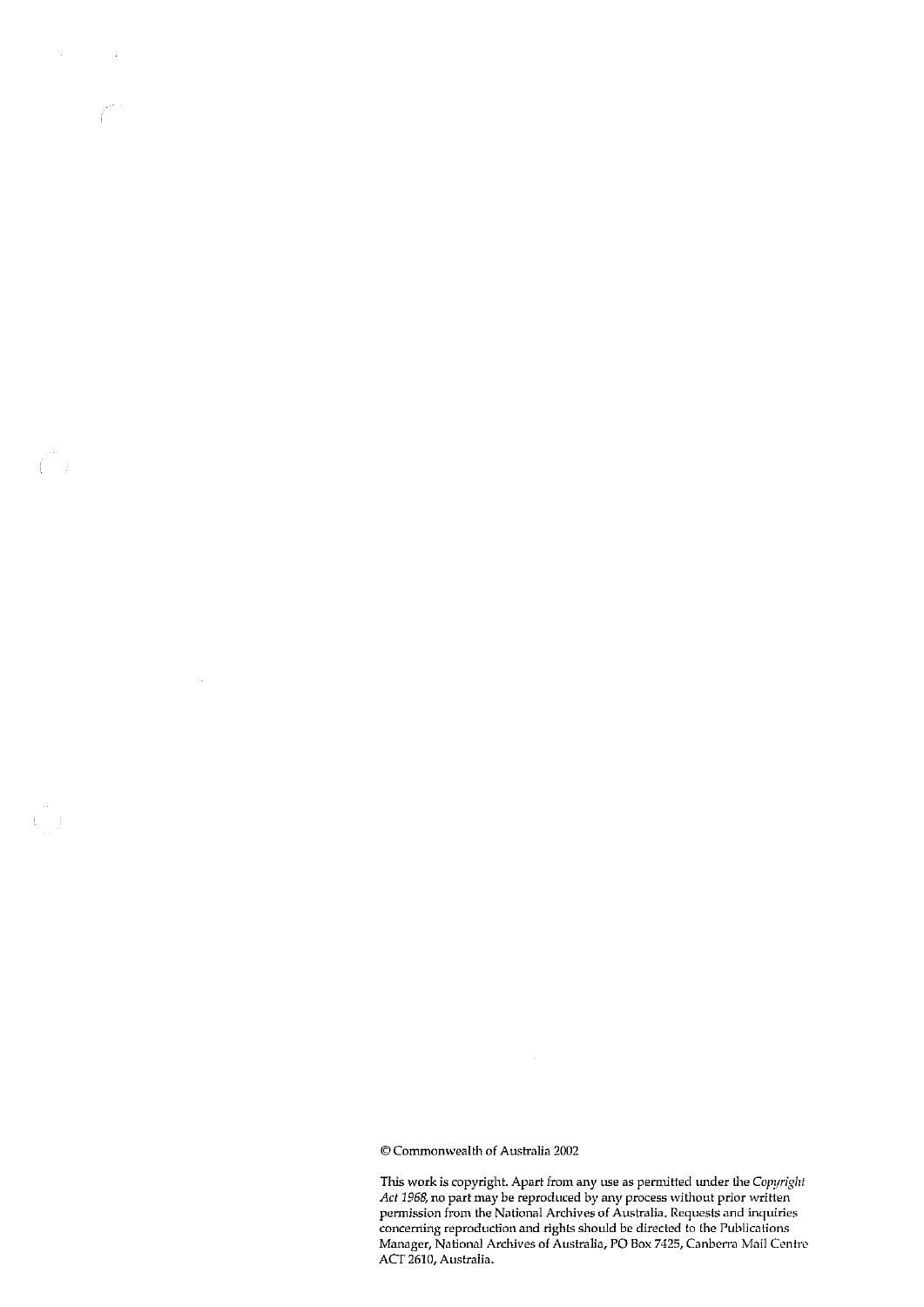## **CONTENTS**

 $\hat{C}$ 

 $\left(\begin{array}{cc} 1 & 0 \\ 0 & 0 \end{array}\right)$ 

 $\begin{pmatrix} \omega_{\alpha} \\ \omega_{\alpha} \\ \omega_{\alpha} \end{pmatrix}$ 

| <b>INTRODUCTION</b>         | 5 |
|-----------------------------|---|
|                             |   |
| Disposal Authorisation      | 5 |
| Purpose of this Authority   | 5 |
| Amendment of this Authority | 5 |
| <b>AUTHORISATION</b>        | 7 |
| <b>CLASSES</b>              | Q |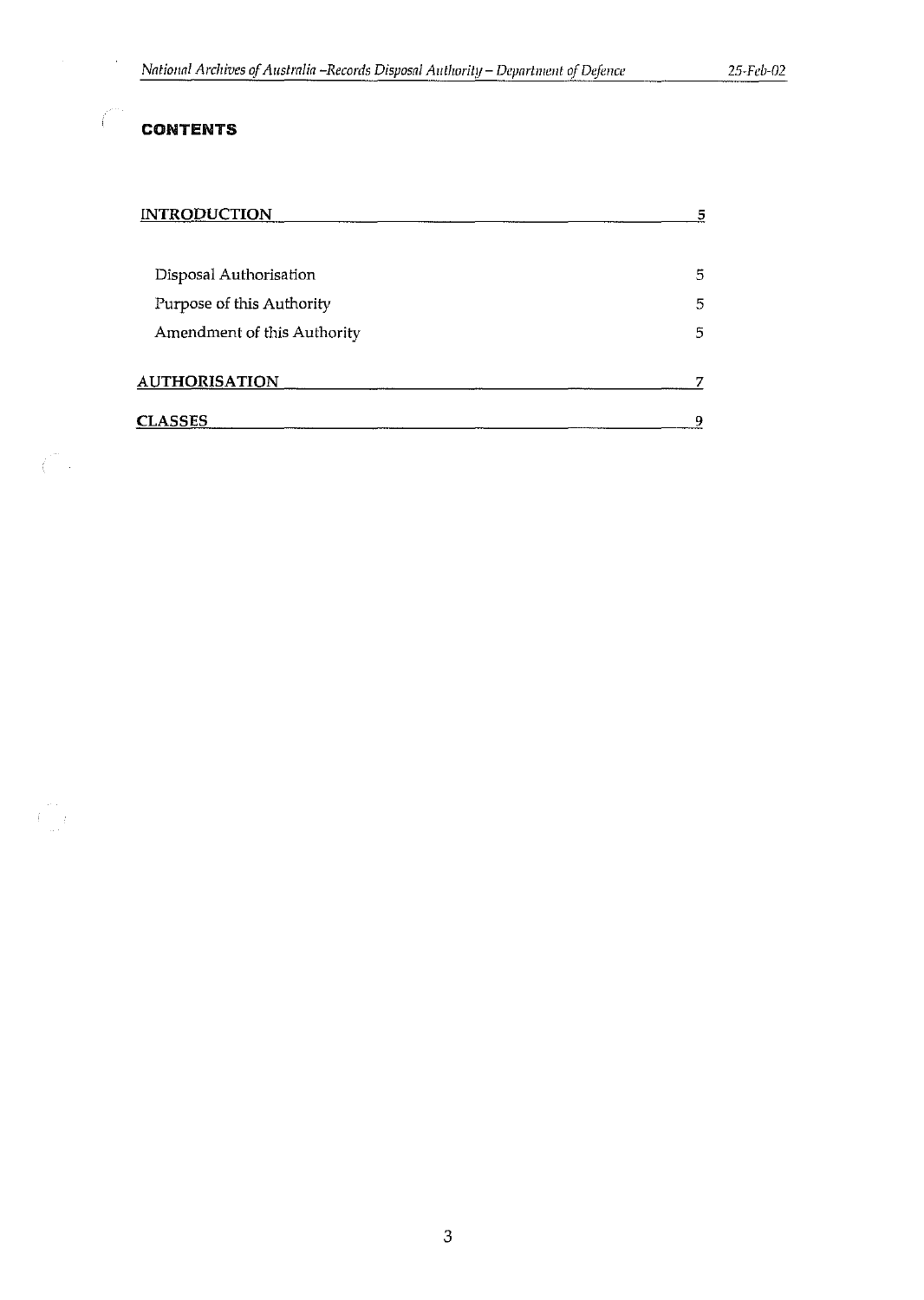$\hat{\mathcal{E}}$ 

 $\hat{C}$ 

 $\begin{pmatrix} 1 & 0 \\ 0 & 1 \end{pmatrix}$ 

 $\bar{\beta}$ 

 $\left\langle \right\rangle$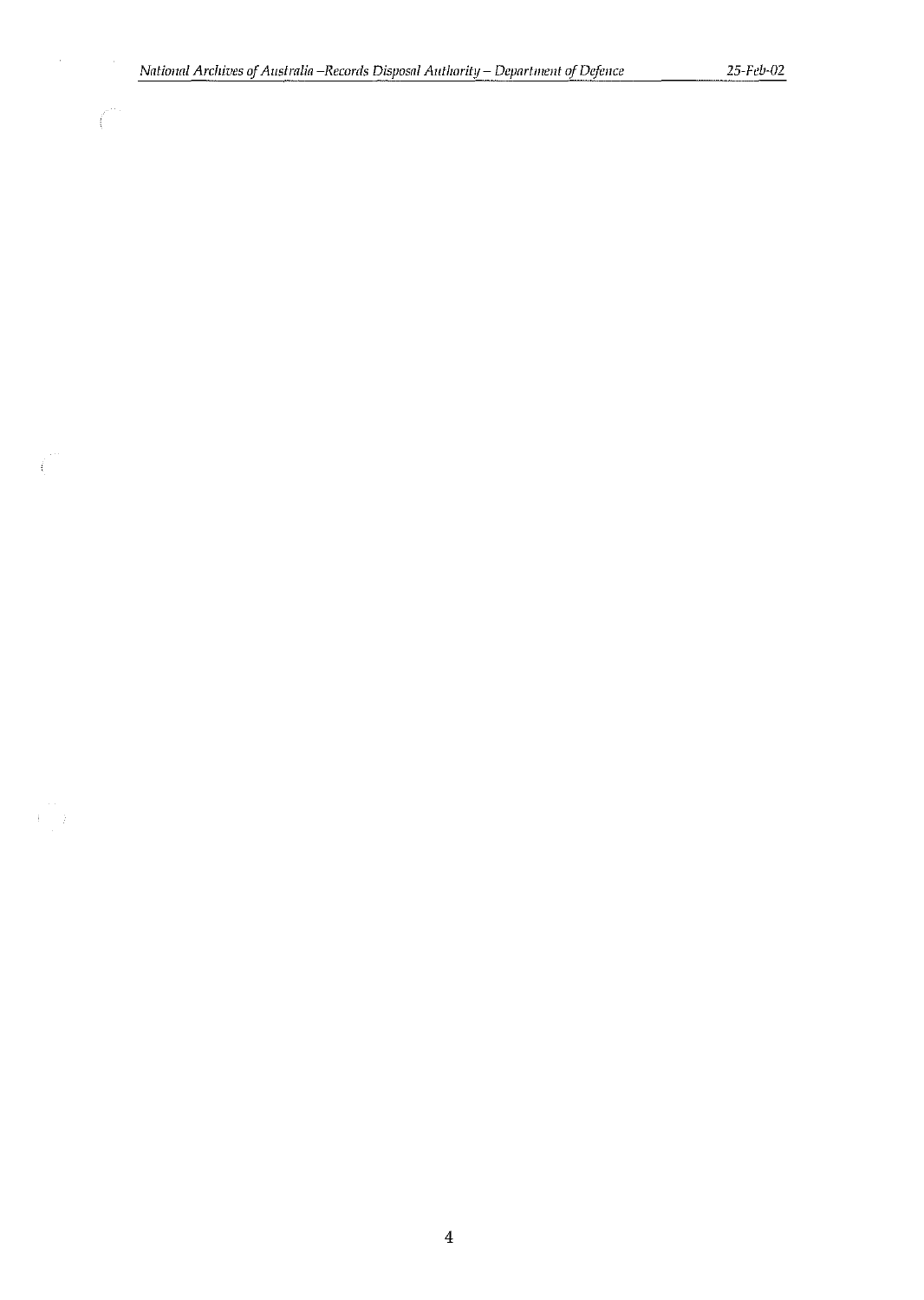# **INTRODUCTION**

## **Disposal Authorisation**

Section 26 of the *Archives Act* 1983 provides that Commonwealth records, that have been in existence for more than 25 years, may not be added to or otherwise altered without the consent of the National Archives of Australia, unless the addition or alteration is positively required by law, or takes place in accordance with a normal administrative practice of which the Archives does not disapprove. Advice on the provisions of the Archives Act is obtainable from any National Archives office.

## **Purpose of this authority**

This document authorises the addition to or alteration of the records described in the records disposal classes contained in the annexed report. The additions or alterations specified can only be made in accordance with the terms and conditions set out in the records disposal classes.

## **Amendment and variation to this authority**

All amendments or variations to the classes in this authority must be approved by the National Archives of Australia. Officers using this authority should discuss any problems in application with the agency Records Manager.

## CONTACT INFORMATION

## 1. For requests to change this authority contact the Canberra Office of the National Archives of Australia:

Queen Victoria Terrace Tel: (02) 6212 3610 Parkes ACT 2600 Fax: (02) 6212 3989

POBox 7425 **Email: recordkeeping@naa.gov.au**  Canberra Mail Centre **Website: www.naa.gov.au** 

ACT 2610

2. For sentencing advice contact your local office of the National Archives. The address and phone number of your local office can be found at the National Archives website address above.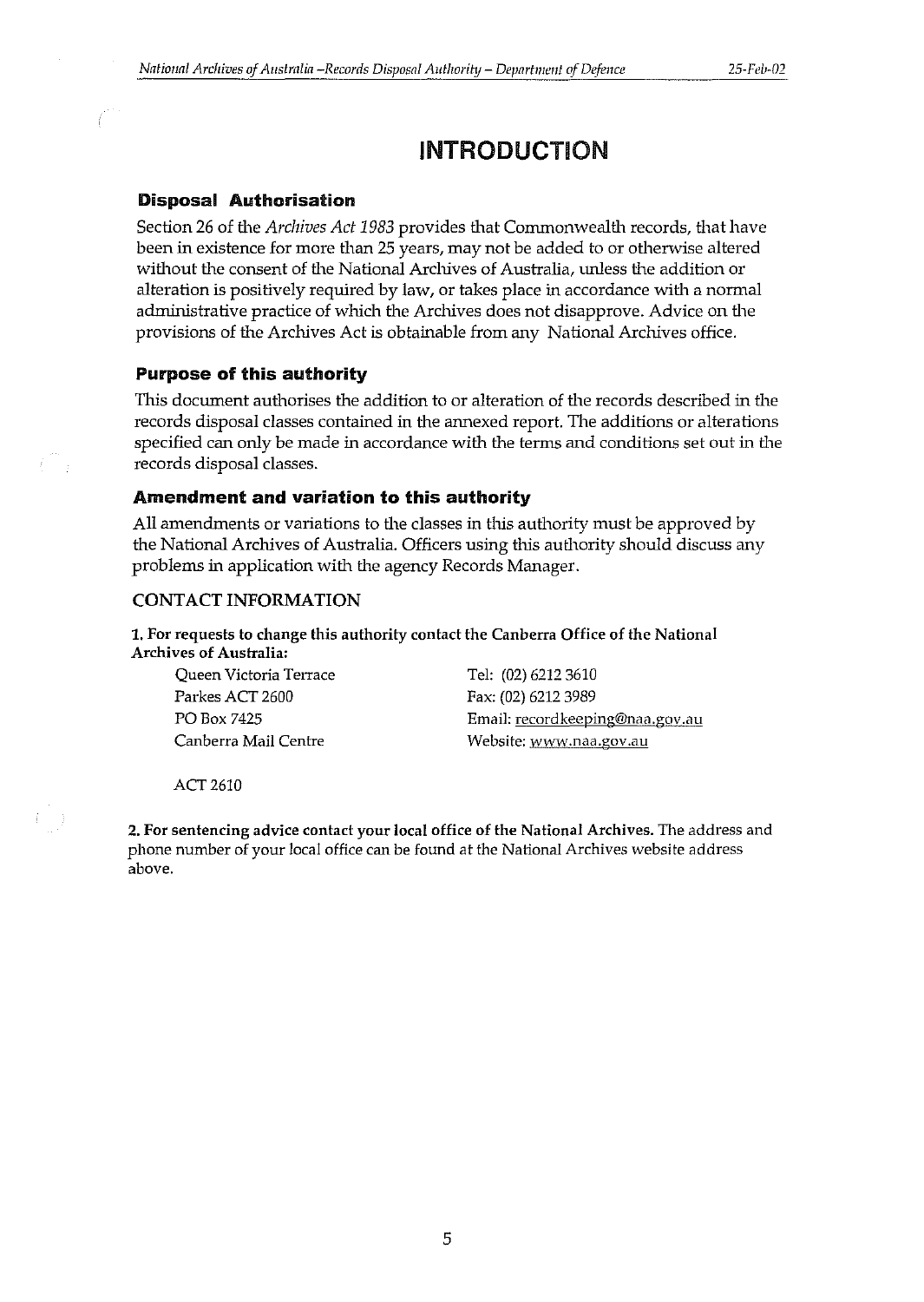$\begin{pmatrix} 1 \\ 0 \\ 0 \end{pmatrix}$ 

 $\int_0^{\sqrt{2\pi} \sqrt{2}}$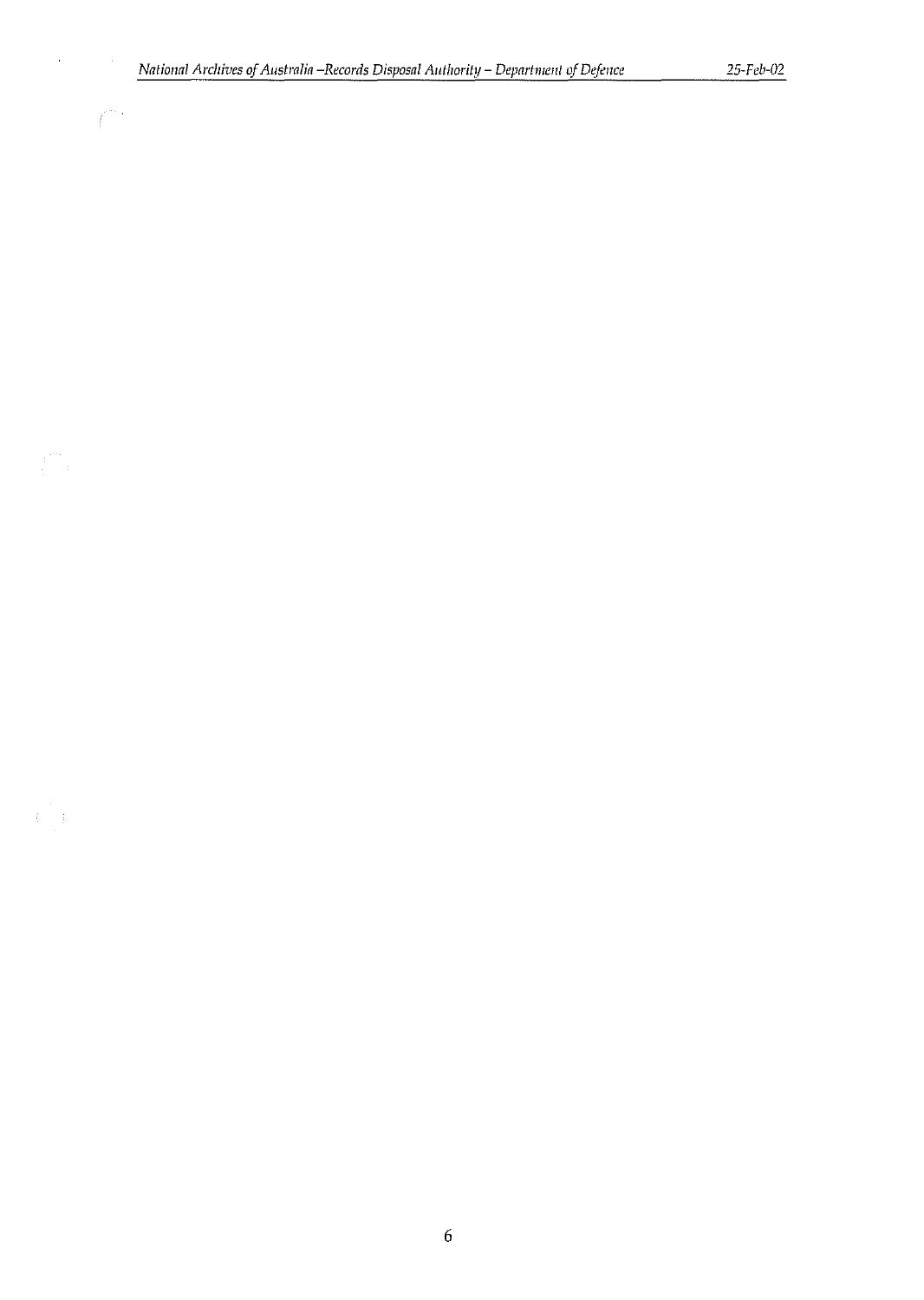## **RDAJob No 2001/01594969**

## **AUTHORISATION RECORDS DISPOSAL AUTHORITY**

**Person to whom notice of** authorisation is given:

The Secretary Department of Defence Russell Offices Canberra ACT 2600



This authorisation applies to only the disposal of the records described on the authority in accordance with the disposal action specified on the authority. The authority will apply only If disposal takes place with the consent of the agency that is responsible at the time of disposal for the functions documented in the records concerned.

Authorising Officer, National Archives of Australia

Venetia Beale Director, Recordkeeping Implementation Date of Issue 25 February, 2002

Date of Amendment

**Expiry Date**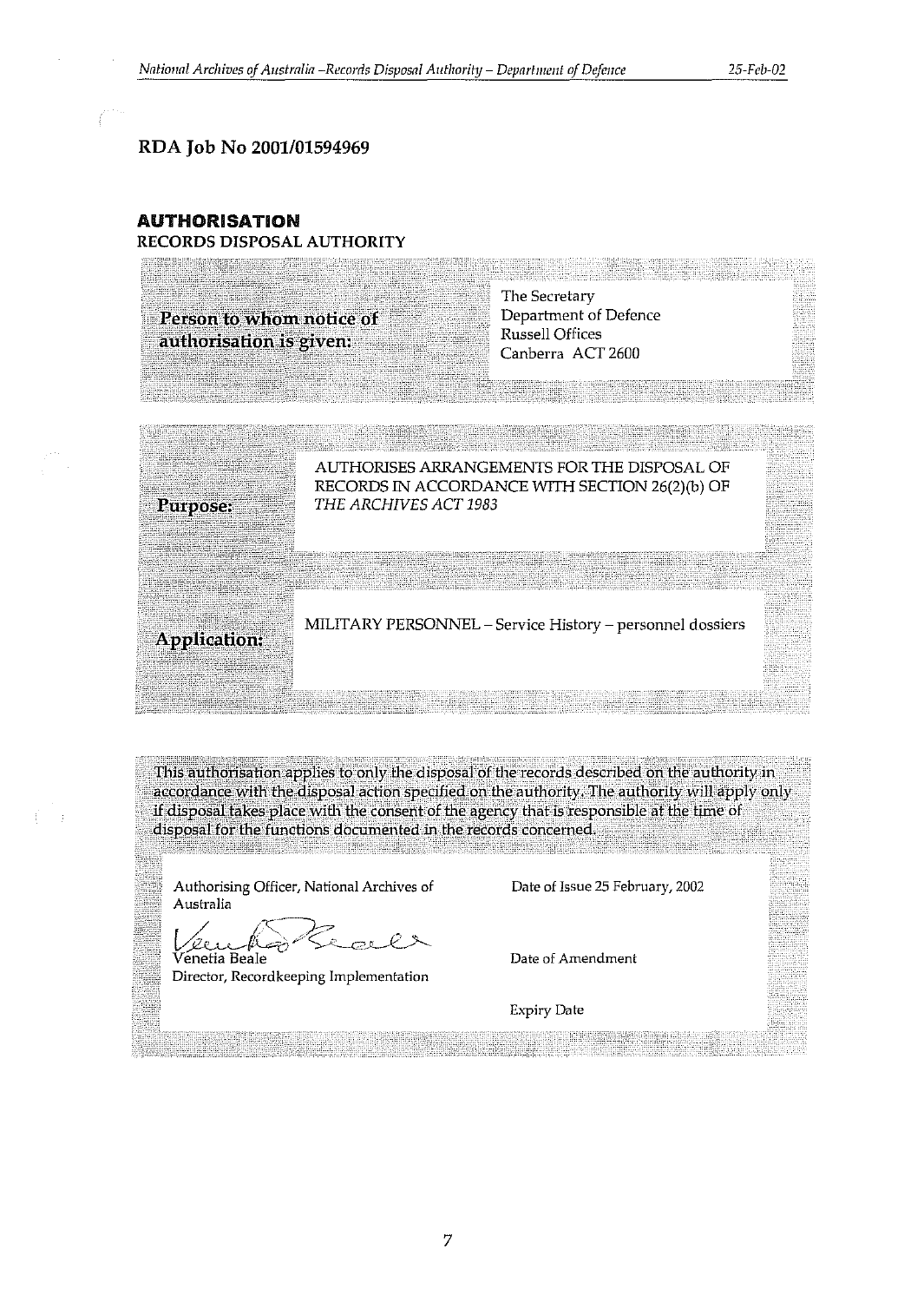*National Archivesof Australia -Records Disposal Authority*- *Department of Defence 25-Feb-02* 

 $\begin{pmatrix} 1 \\ 1 \\ 2 \end{pmatrix}$ 

 $\begin{pmatrix} 1 & 0 \\ 1 & 0 \end{pmatrix}$ 

 $\frac{1}{2}$ 

 $\frac{1}{2}$ 

 $\int_0^1 \frac{dx}{x^2} dx$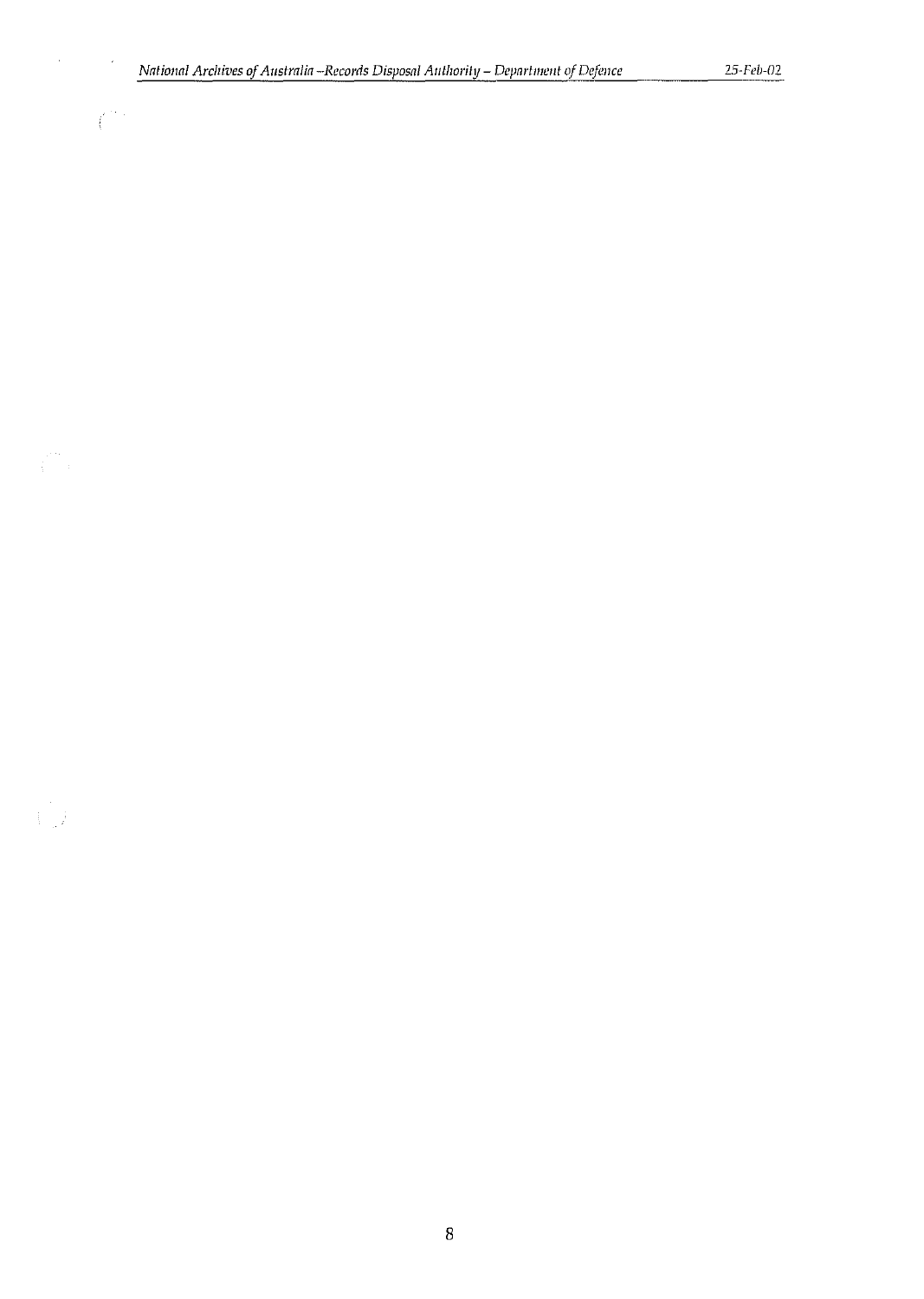*National Archives ofAustralia***-** *Records Disposal Authority***-** *DepartmentofDefelice* 

# **MILITARY PERSONNEL**

The function of managing all service personnel, accredited representatives, service cadets, reserves, and national service personnel. Includes career management, recruiting, appointment and enlistment, discharge and transfers, honours and awards, discipline and misconduct, pay, allowances and superannuation, grievances, casualties, occupational rehabilitation, leave, postings.

## **Service History**

Í

 $\left\{ \cdots \right\}$ 

The activity of managing the individual's service documents and records from recruitment to final discharge. Includes processes involved **in** ensuring that history of service is properly recorded and maintained so that individuals receive their rights and entitiements as serving and ex-serving personnel.

| Entry | <b>Description of Records</b>                                                                                                                              | <b>Disposal Action</b>                                                                  |
|-------|------------------------------------------------------------------------------------------------------------------------------------------------------------|-----------------------------------------------------------------------------------------|
| 3107  | Records relating to the activity, Information Service<br>placed on personnel dossiers in the custody of the<br>National Archives.<br>(Date Range: 1970 - ) | Remove from files<br>and sentence in<br>accordance with<br>relevant disposal<br>actions |
| 3108  | Records relating to the activity, Honours and Awards<br>placed on personnel dossiers in the custody of the<br>National Archives.<br>(Date Range: 1970 -    | Remove from files<br>and sentence in<br>accordance with<br>relevant disposal<br>actions |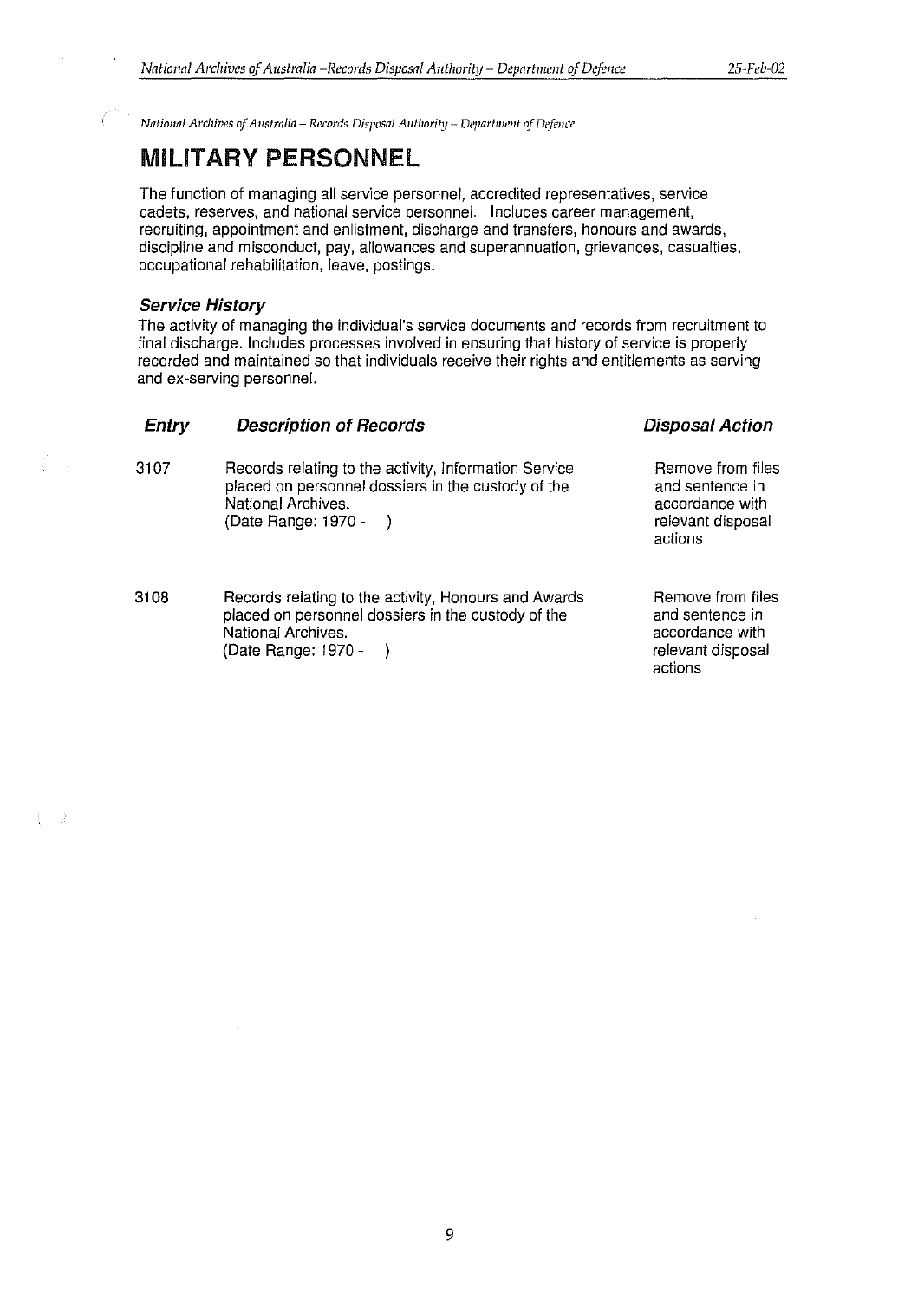## National Archives MIN UTE

#### Reference: 2001/1818

Precis Advice relating to authorisation under section 26 Archives Act 1983 to remove records relating to certain activities from the World War 1 Australian Defence Force personnel dossiers in the custody of the National Archives.

## Action

For implementation

### **Deadline**

Contact Sandra Blackburne 02 6212 3762

## ISSUES FOR IMPLEMENTING THE RECORDS DISPOSAL AUTHORITY (THE AUTHORITY) THAT AUTHORISES REMOVAL OF CERTAIN RECORDS FROM AUSTRALIAN DEFENCE FORCE WWl PERSONNEL DOSSIERS IN THE CUSTODY OF THE NATIONAL ARCHIVES

This minute provides advice to the staff of Access and Information Services (A  $\&$  IS) about how to use the authority that has been issued to allow the removal of material relating to the closed period from personnel dossiers. These records refer to the *Information Service* and *Honours and Awards* activities in the draft MILITARY PERSONNEL disposal authority.

## The authority

This authority issued under Section 26(2)(b) of the *Archives Act 1983* has been developed for the use of A & IS staff to allow them to remove extraneous material dated 1970 or later that has been placed on paper files. This will enable the staff to scan the remaining documents on the files, that legitimately belong on the dossiers (files) for the purpose of providing access to the public as well as the Department of Defence.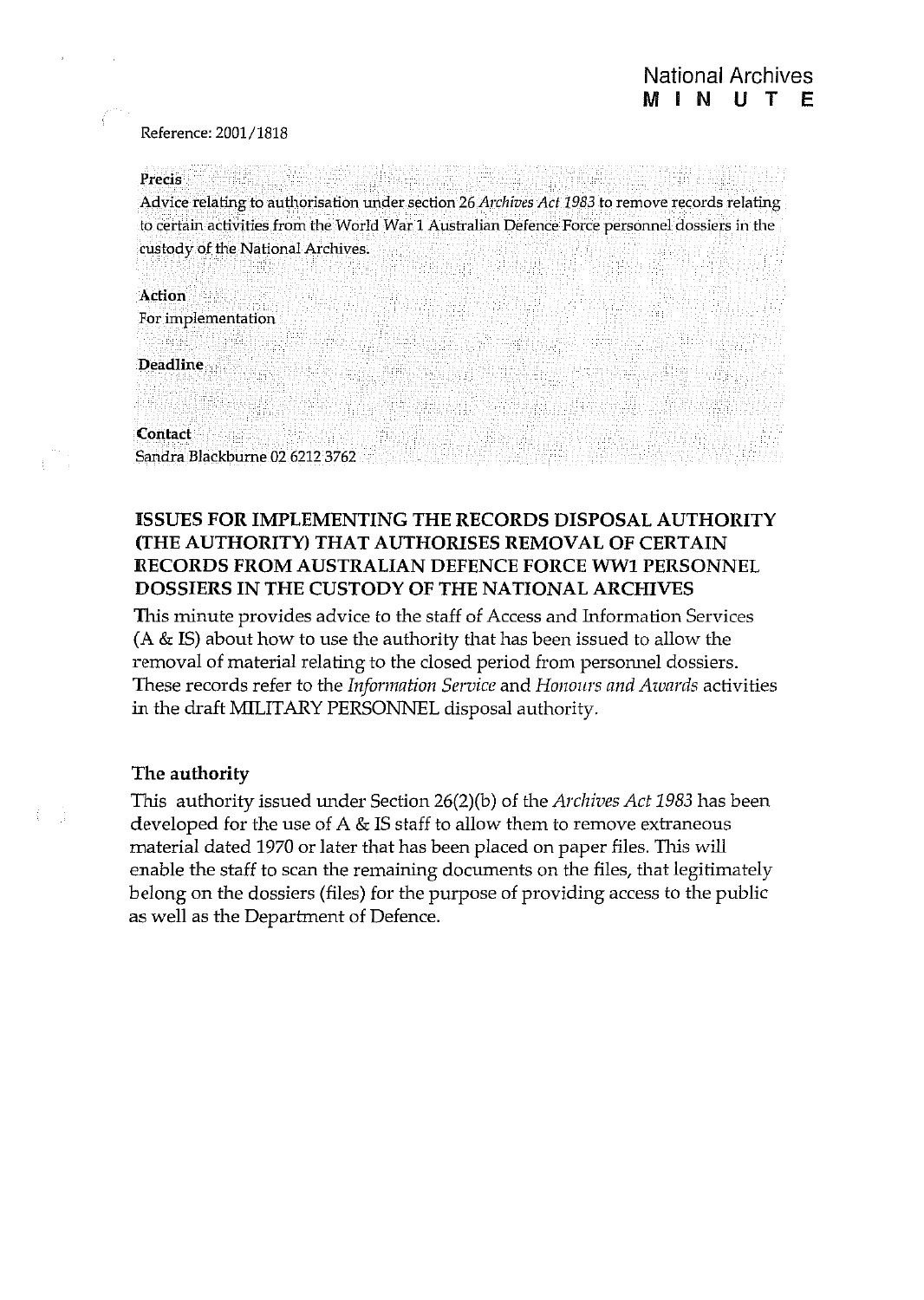## Reasons for the need to cull files

Culling of files is not an administrative practice of which the National Archives approves, and the National Archives will only allow the procedure to be done if it is approved for particular circumstances in a records disposal authority in accordance with 526 (2)(b) of the Archives Act, 1983. It is being done in this instance because the files are being scanned and there is difficulty in withholding material in the closed period from public access and releasing these later folios as they come into the open period. This is because there is no easy efficient teclmological solution to progressively scan individual folios and add them to the scanned files.

This authority will allow for the systematic removal of the extraneous material prior to scanning taking place and for proper disposal arrangements to be made for the material that has been removed.

#### Procedures for culling files

There are risks in removing individual documents (folios) from files in this way. Procedures need to be set up to ensure that only the material as described in the authority is removed, and that the material that is removed is organised and managed to allow its retention or orderly destruction.

All material relating to Honours and Awards should be kept separately and will need to be placed on appropriate files depending on whether they will be destroyed in the short term, long term, or whether they will be retained as national archives. There are a range of temporary disposal actions and to avoid further fragmentation of the files, it will be more efficient and effective to place all the temporary records, apart from those that will be retained for 130 years, on a file together and sentenced according to the longest retention requirement. Records that are identified as national archives need to be placed on a separate file.

For the purposes of efficiency, all the records relating to *Information Service*  activity may be placed on one file and the longest retention requirement applied. None of these records have been identified as national archives.

All material relating to the *Information Service* and *Honours and Awards* activities removed from the files (regardless of its date range) should be collated, annotated with the original file number and sentenced using the appropriate disposal decision and grouped by destruction date. Folio numbering should be used to manage all folios removed whether they are temporary or to be retained as national archives. All the material that is overdue for destruction can be grouped together, under the destruction date of 2001.